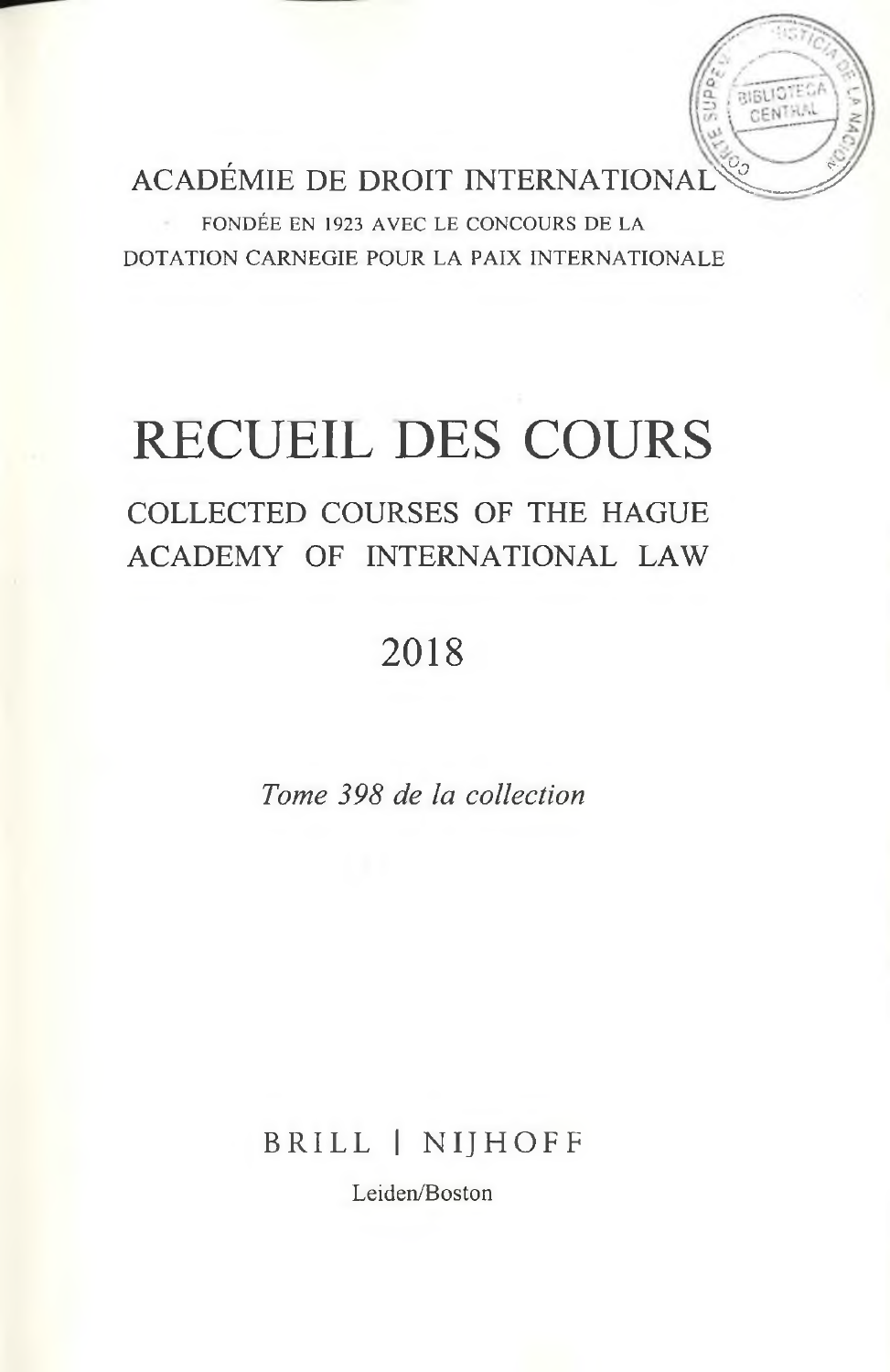#### GENERAL TABLE OF CONTENTS

| The Expansion of International Law, General Course on Public Interna- |       |
|-----------------------------------------------------------------------|-------|
| tional Law (2015) by T. TREVES, Emeritus Professor of the Univer-     |       |
|                                                                       | 9-398 |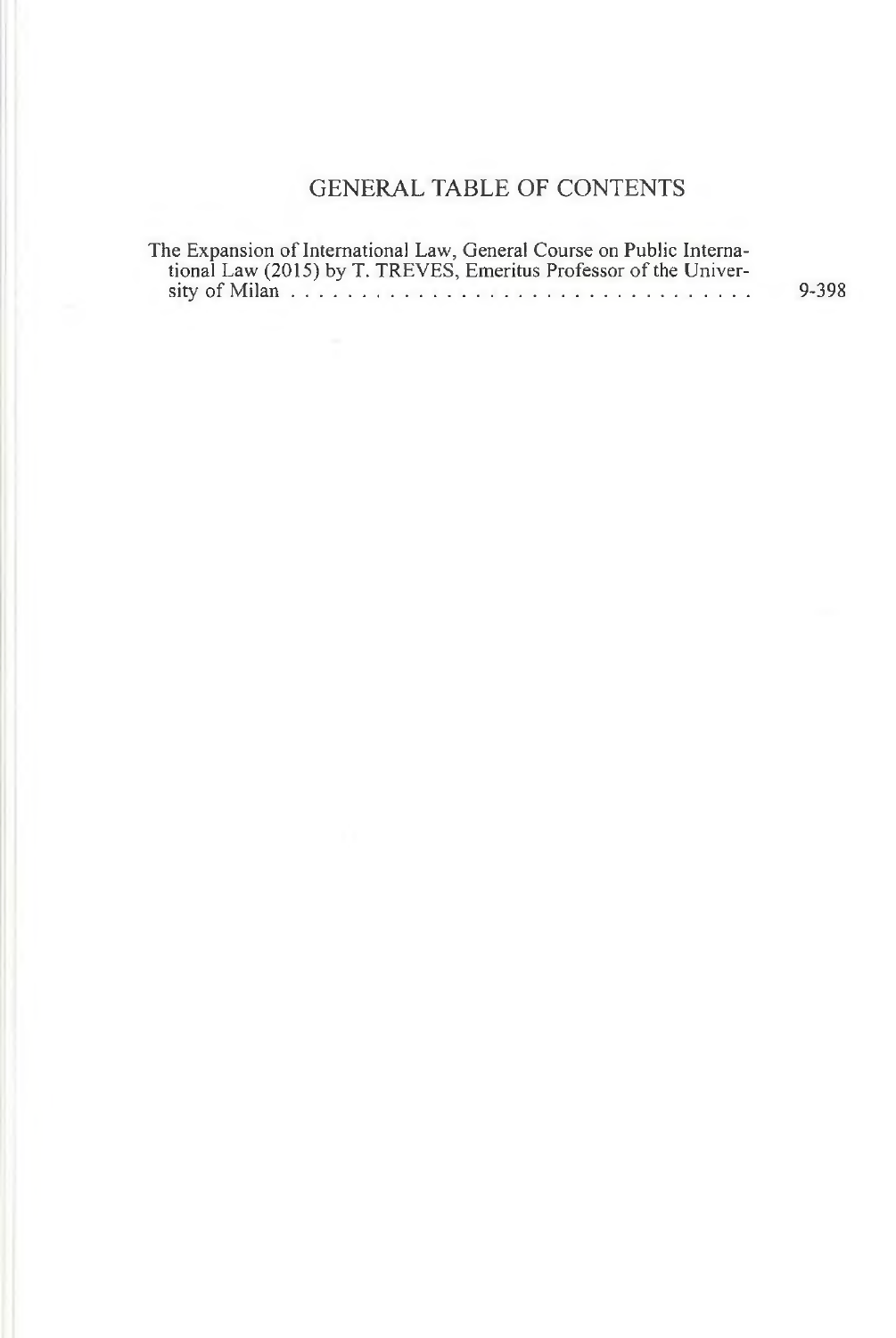#### TABLE OF CONTENTS

es.

|                                                                                                                                                                                                                                              | 37                               |
|----------------------------------------------------------------------------------------------------------------------------------------------------------------------------------------------------------------------------------------------|----------------------------------|
| Chapter II. The material expansion of international law and the relevant                                                                                                                                                                     | 47                               |
|                                                                                                                                                                                                                                              | 47<br>48<br>50<br>61             |
| Chapter III. Expansion to entities different from States                                                                                                                                                                                     | 69                               |
| 1. States as the main protagonists of international law                                                                                                                                                                                      | 69<br>70                         |
| B. Responsibility for actions of entities empowered to exercise ele-<br>ments of governmental authority $-$ de facto organs of the State.<br>C. "Outsourcing" of military functions<br>nal dispute resolution proceedings (Art. 292, UNCLOS) | 70<br>71<br>72<br>73<br>74<br>75 |
| 3. Entities that may become or become again States between effecti-<br>6. Lack of recognition and effectivity: the case of the Turkish Repub-<br>lic of Northern Cyprus and of Taiwan.<br>Regaining of independence by Baltic States.<br>7.  | 76<br>78<br>79<br>79<br>80       |
| 8. "Failing States": the case of Somalia<br>Chapter IV. Expansion to entities created by States: International Organi-                                                                                                                       | 81<br>84                         |
|                                                                                                                                                                                                                                              | 84                               |
| 2. The expansion of the phenomenon of International Organizations as<br>an aspect of the expansion of international law<br>3. International Organizations as subjects of international law                                                   | 85<br>86                         |
| 4. International Organizations are subjects of international law very                                                                                                                                                                        | 88                               |
| 6. Multilateral treaties and International Organizations                                                                                                                                                                                     | 90.<br>96                        |
| Chapter V. Individuals as addressees of international law rules $\dots$                                                                                                                                                                      | 99                               |
| 1. Human rights: inter-State obligations and international procedural                                                                                                                                                                        | 99                               |
| criminal law rules on international relations.<br>4. Foreign investors' procedural rights under international law $\dots$ .<br>5. "Smart sanctions" and an international right of petition for indivi-                                       | 102<br>103<br>105                |
| 6. May individuals be considered as subjects of international law?                                                                                                                                                                           | 107<br>110                       |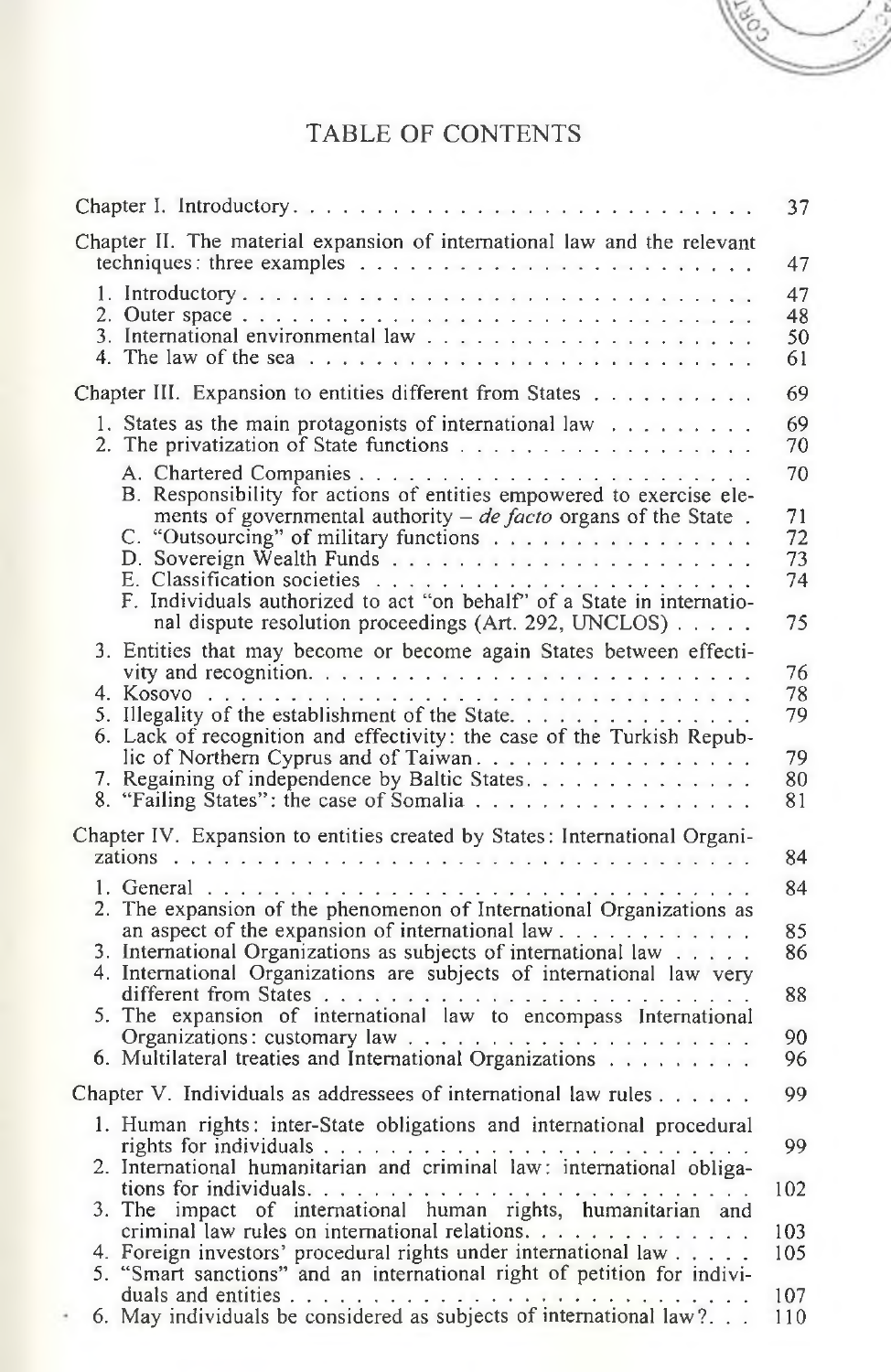| Chapter VI. The expansion of the environment in which international law<br>functions because of the action of non-State entities                                                                         | 112               |
|----------------------------------------------------------------------------------------------------------------------------------------------------------------------------------------------------------|-------------------|
| 1. Non-State actors different from individuals as such.<br>2. International Non-Governmental Organizations (NGOs)                                                                                        | 112<br>113        |
| A. The impact of NGOs on international relations: a law-oriented<br>B. The attitude of States and of intergovernmental organizations<br>C. The Cardoso Report and the ambivalent attitudes of States and | 113<br>117        |
|                                                                                                                                                                                                          | 124<br>126        |
| 3. Terrorists: impact on States and on inter-State relations, the reaction<br>of States. Self-defence and non-State actors.                                                                              | 127               |
| A. The impact of terrorism on States and their relationships.<br>B. The fight against terrorism through the establishment of State-to-                                                                   | 127               |
| C. Terrorism as an international crime?                                                                                                                                                                  | 129<br>130<br>133 |
| Chapter VII. The expansion of the "sources" of international law: custo-                                                                                                                                 | 137               |
|                                                                                                                                                                                                          |                   |
| 1. Overview: the expansion of the sources of international law. $\ldots$ .<br>2. Customary law's persistent importance and expansion                                                                     | 137<br>137        |
|                                                                                                                                                                                                          | 141               |
| A. Notion: has interpretation a role?<br>B. The question of the basis of customary international law<br>C. The elements of international customary law and the role of the                               | 141<br>142        |
| D. What States do and say: international practice<br>E. The "right mix" of what States do and say and the ascertainment                                                                                  | 144<br>144        |
|                                                                                                                                                                                                          | 146               |
|                                                                                                                                                                                                          | 147               |
| A. Definitions: Article 38 (1) $(b)$ of the Statute of the ICJ and others<br>B. The approach of the ICJ and other international tribunals.                                                               | 147<br>148        |
| Chapter VIII. The expansion of international practice                                                                                                                                                    | 156               |
| 3. Manifestations of the practice of States taken singularly                                                                                                                                             | 156<br>157<br>158 |
| B. Practice of which State organs?<br>D. How general must practice be? New States, persistent objectors,                                                                                                 | 158<br>161<br>163 |
|                                                                                                                                                                                                          | 164               |
|                                                                                                                                                                                                          | 167               |
| A. Practice by joint action, statements and declarations<br>B. Certain resolutions of United Nations organs                                                                                              | 167<br>168<br>170 |
| 5. Practice of International Organizations                                                                                                                                                               | 173               |
| 6. Judgments of international courts and tribunals<br>7. A role for non-State actors? NGOs and scholarly contributions                                                                                   | 174<br>176        |
| Chapter IX. Customary rules and general principles                                                                                                                                                       | 178               |
| 1. The uncertain borderline between customary rules and general                                                                                                                                          |                   |
|                                                                                                                                                                                                          | 178               |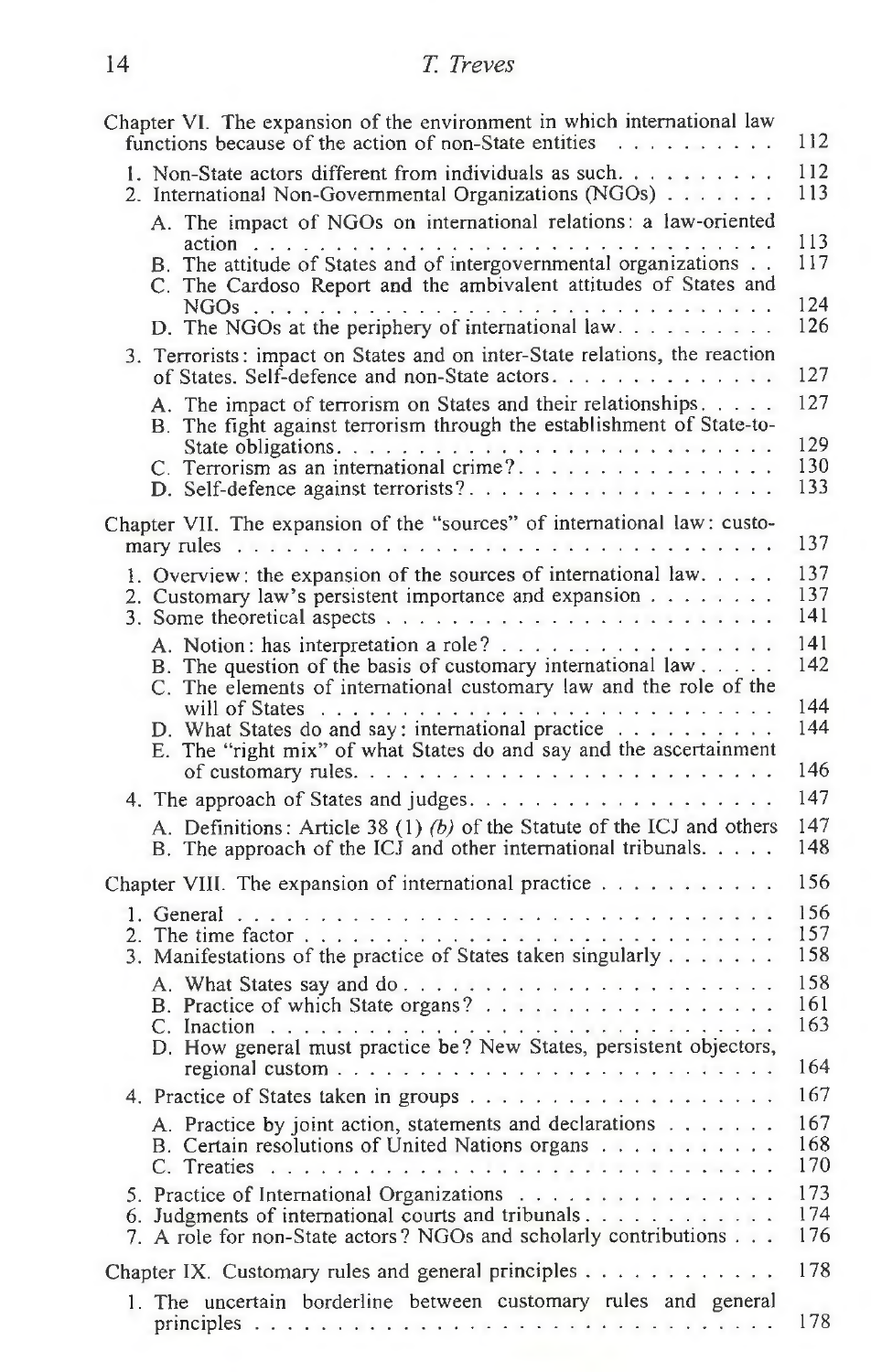<span id="page-4-0"></span>

| 2. Two categories of customary rules in the Gulf of Maine Judgment.<br>3. Principles applicable in international law and Article 38 (1) $(c)$ of                                                | 178               |
|-------------------------------------------------------------------------------------------------------------------------------------------------------------------------------------------------|-------------------|
| the ICJ Statute $\ldots$ , $\ldots$ , $\ldots$ , $\ldots$ , $\ldots$ , $\ldots$ , $\ldots$ , $\ldots$<br>4. General principles of international environmental law: customary                    | 179               |
| rules or principles?                                                                                                                                                                            | 181               |
| 5. General principles in the statute of the international criminal court.<br>6. General principles in international investment arbitrations                                                     | 185<br>186        |
| Chapter X. Codification: the borderline between custom and treaties                                                                                                                             | 188               |
|                                                                                                                                                                                                 | 188               |
| 2. Notion and techniques of codification of international law<br>3. The areas of international law covered by the codification pro-                                                             | 188               |
| 4. Prospects for future expansion of codification - the ILC and theo-<br>retical matters: fragmentation, customary law.                                                                         | 193<br>195        |
| A. Is there room for further codification? Achievements, current                                                                                                                                |                   |
|                                                                                                                                                                                                 | 195               |
| ties, law of international responsibility.<br>C. Revisiting aspects of projects already concluded: reservations,                                                                                | 196               |
| subsequent practice, provisional application of treaties $\dots \dots$<br>D. Environmental law and other items reflecting pressing concerns                                                     | 197               |
| E. Engagement in projects of non-codification character: fragmen-                                                                                                                               | 198               |
| tation, identification of customary law, jus cogens                                                                                                                                             | 199               |
| 5. Codification and "progressive development" of international law.<br>Codification, crystallization, generation of international law rules                                                     | 202               |
| 6. Recent techniques adopted by the ILC to nuance the distinction<br>between codification and progressive development<br>7. The codification process and international practice. Non-definitive | 204               |
| 8. Authority of codification results in international adjudication and                                                                                                                          | 206               |
|                                                                                                                                                                                                 | 211<br>215        |
| 9. Co-existence of customary and codification rules. $\ldots$                                                                                                                                   |                   |
| Chapter XI. Treaties, the law of treaties and the expansion of international                                                                                                                    | 219               |
| 1. Introductory: treaties and the expansion of international law.                                                                                                                               | 219               |
|                                                                                                                                                                                                 | 220               |
| A. Reservations and interpretative declarations                                                                                                                                                 | 220<br>225        |
|                                                                                                                                                                                                 | 229               |
| D. Expansion of the law of treaty interpretation $\ldots$                                                                                                                                       | 230               |
| (c) The revival of preparatory work                                                                                                                                                             | 230<br>234<br>236 |
| E. The expansion of the Vienna Convention's rules on interpretation                                                                                                                             |                   |
|                                                                                                                                                                                                 | 239               |
| Chapter XII. The expansion of international law through treaty-derived                                                                                                                          |                   |
|                                                                                                                                                                                                 | 240               |
| 1. Rule-making by voluntary procedures different from treaty-making.                                                                                                                            | 240<br>241        |
| A. The expansion of the competences of the Security Council under                                                                                                                               | 241               |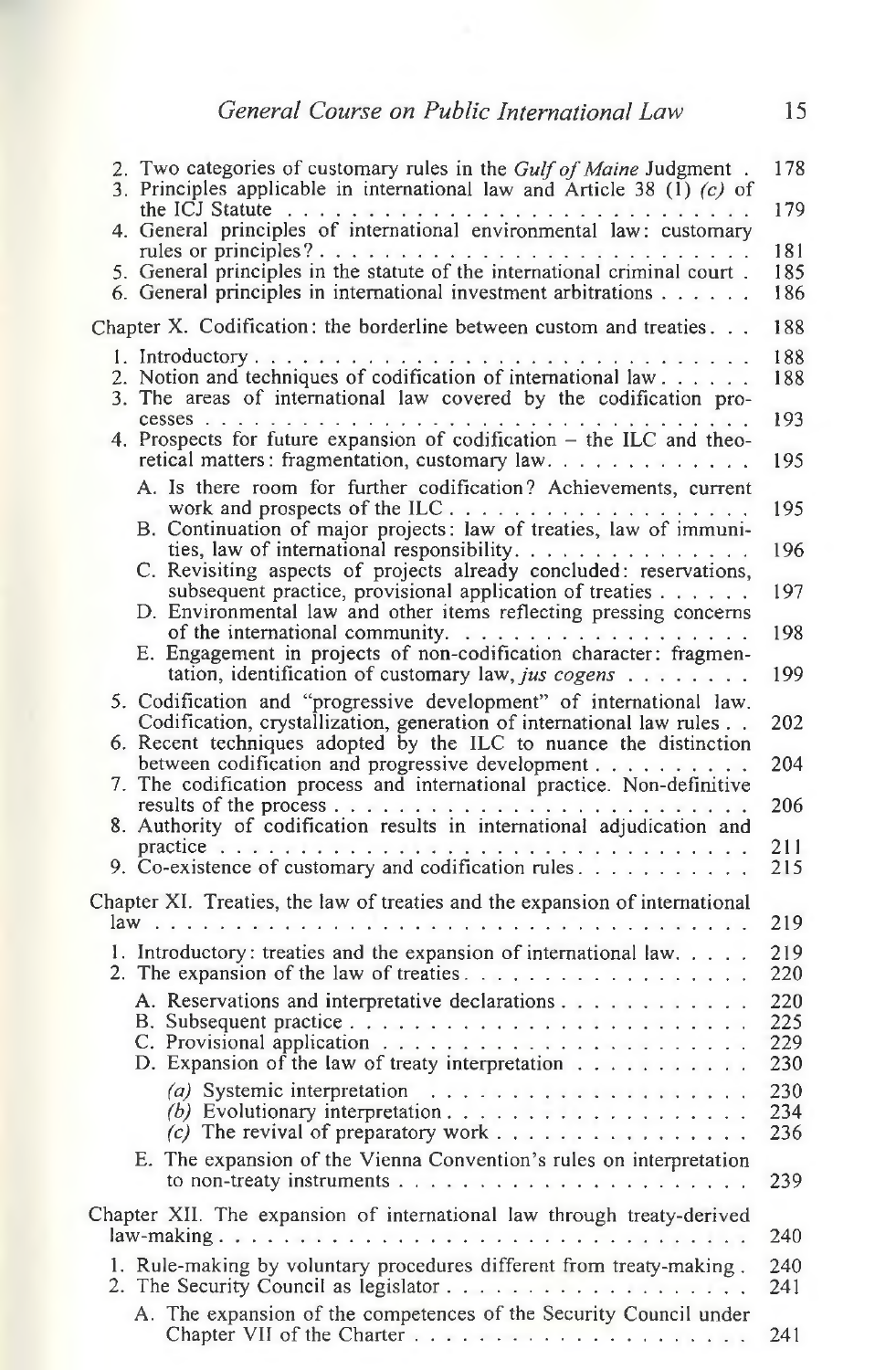| 16 | T. Treves |
|----|-----------|
|    |           |

|                                                                                                                                                                                                                                                     | 242<br>245<br>249 |
|-----------------------------------------------------------------------------------------------------------------------------------------------------------------------------------------------------------------------------------------------------|-------------------|
| 3. Law-making by treaty bodies. $\dots \dots \dots \dots \dots \dots \dots \dots$                                                                                                                                                                   | 250               |
| A. Law-making by treaty-authorized treaty bodies<br>B. Legal techniques through which States maintain control of the<br>obligations adopted through new law-making procedures<br>C. Difficult-to-interpret or insufficient treaties. Discussions on | 250<br>252        |
| implied powers and the States' fight for control of the obligations<br>D. Questions of legitimacy, international and national<br>E. The global administrative law perspective $\ldots$                                                              | 255<br>258<br>261 |
| Chapter XIII. The development of a hierarchy of rules $\dots \dots \dots$                                                                                                                                                                           | 263               |
| 1. The basic "horizontal approach" of international law and the emer-<br>2.                                                                                                                                                                         | 263               |
|                                                                                                                                                                                                                                                     | 263               |
|                                                                                                                                                                                                                                                     | 264<br>264        |
|                                                                                                                                                                                                                                                     | 266               |
| 5. The right to claim a violation of an erga omnes rule                                                                                                                                                                                             | 271<br>273        |
|                                                                                                                                                                                                                                                     | 277               |
|                                                                                                                                                                                                                                                     | 280               |
| 1. Soft law: not treaty, not customary, not binding $\dots \dots \dots$                                                                                                                                                                             | 280<br>281        |
| 3. Why do States utilize soft law? The approach of NGOs                                                                                                                                                                                             | 282               |
|                                                                                                                                                                                                                                                     | 283               |
|                                                                                                                                                                                                                                                     | 283<br>285        |
| A. Mechanisms for enhancing compliance expectations                                                                                                                                                                                                 | 285               |
| B. The case of the OECD Guidelines for Multinational Enterprises.<br>C. Treaty provisions giving a binding effect to soft law obligations.                                                                                                          | 286<br>288        |
| D. Soft law obligations endorsed by binding Security Council reso-                                                                                                                                                                                  | 289               |
| E. Transformation of soft law into conventional and other binding                                                                                                                                                                                   |                   |
| $law \dots$                                                                                                                                                                                                                                         | 290               |
|                                                                                                                                                                                                                                                     | 292               |
| Chapter XV. The expansion through the penetration of new values. $\ldots$                                                                                                                                                                           | 294               |
|                                                                                                                                                                                                                                                     | 294<br>294        |
| 2. Human rights and the responsibility to protect $\dots \dots \dots$                                                                                                                                                                               | 296               |
| 3. Human rights and the law of the sea. $\dots \dots \dots \dots \dots$<br>4. The introduction of certain "slogans": descriptive or normative?                                                                                                      | 299               |
|                                                                                                                                                                                                                                                     | 300               |
|                                                                                                                                                                                                                                                     | 301               |
|                                                                                                                                                                                                                                                     | 302               |
| Chapter XVI. The expansion through the multiplication of courts and                                                                                                                                                                                 |                   |
| tribunals and the acceptance of compulsory settlement. $\dots \dots \dots$                                                                                                                                                                          | 304               |
| 2. Multiplication of courts and tribunals                                                                                                                                                                                                           | 304<br>305        |
|                                                                                                                                                                                                                                                     |                   |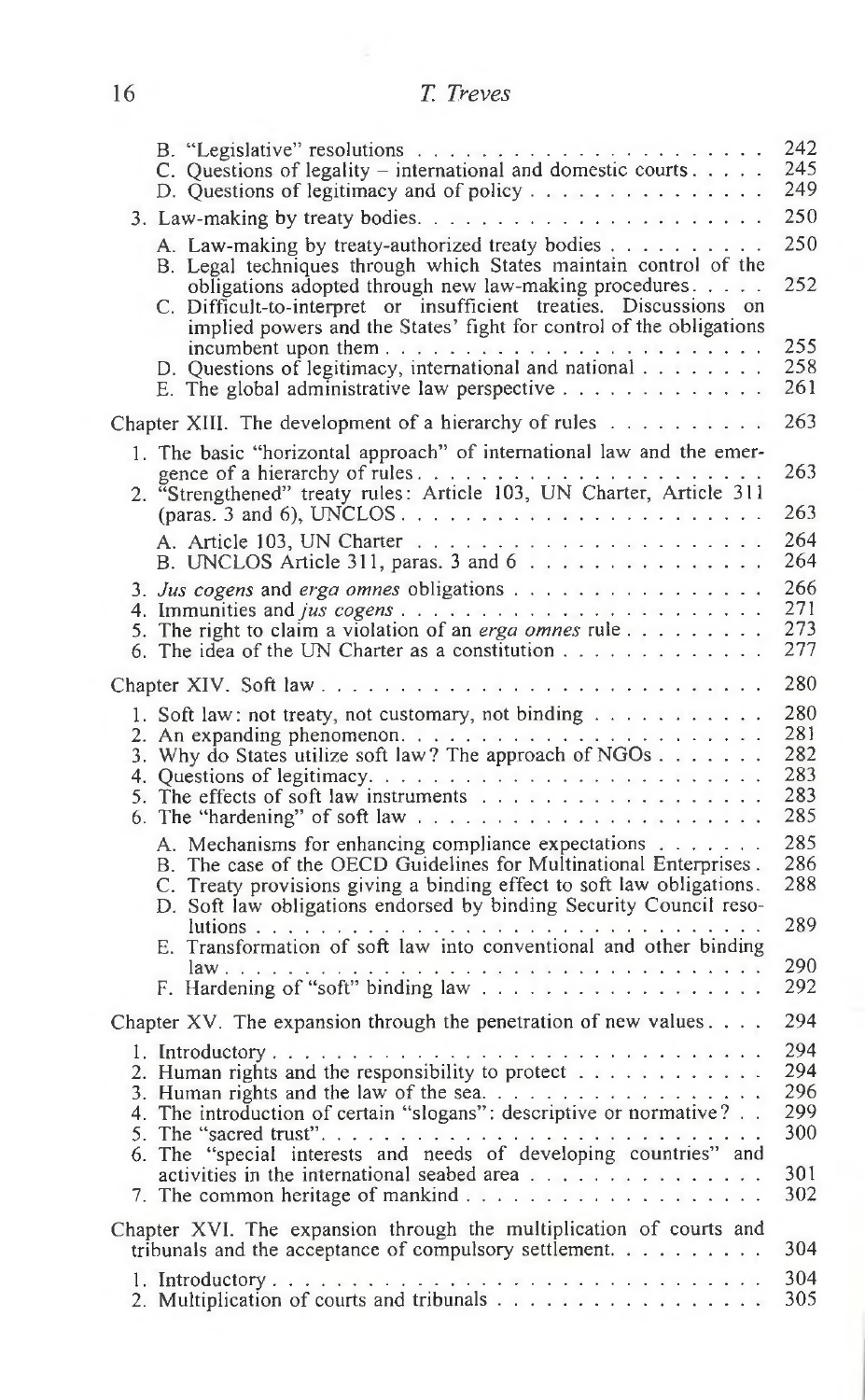|  | A. International courts and tribunals: a multi-faceted notion.<br>B. An expanding nebula $\ldots \ldots \ldots \ldots \ldots \ldots \ldots$                                                                                                                                                                                                                            | 305<br>307        |
|--|------------------------------------------------------------------------------------------------------------------------------------------------------------------------------------------------------------------------------------------------------------------------------------------------------------------------------------------------------------------------|-------------------|
|  | 3. The "revolution" of compulsory settlement, and its limits                                                                                                                                                                                                                                                                                                           | 308               |
|  | A. A first step: the "optional clause" of Article 36, para. 2, of the                                                                                                                                                                                                                                                                                                  |                   |
|  | C. The turning point: the Law of the Sea Convention and the WTO                                                                                                                                                                                                                                                                                                        | 308<br>309        |
|  |                                                                                                                                                                                                                                                                                                                                                                        | 312<br>315        |
|  | 4. The impact of the expansion of tribunals and of compulsory                                                                                                                                                                                                                                                                                                          | 318               |
|  | A. The impact of judicial and arbitral decisions                                                                                                                                                                                                                                                                                                                       | 318               |
|  | B. The impact of judgments when jurisdiction is based on a spe-                                                                                                                                                                                                                                                                                                        | 319               |
|  | C. The Chagos and South China Sea cases: how far can an<br>UNCLOS adjudicating body go beyond the interpretation of                                                                                                                                                                                                                                                    | 322               |
|  | D. The impact of compulsory settlement on the formulation of treaty                                                                                                                                                                                                                                                                                                    | 325               |
|  | 5. Limits of, and reactions to, the expansion of international adjudica-<br>tive bodies and of compulsory jurisdiction $\ldots$ ,                                                                                                                                                                                                                                      | 329               |
|  | A. Limits to the expansion of adjudicative bodies and to compulsory                                                                                                                                                                                                                                                                                                    |                   |
|  |                                                                                                                                                                                                                                                                                                                                                                        | 329               |
|  |                                                                                                                                                                                                                                                                                                                                                                        | 332               |
|  | C. The backlash against compulsory jurisdiction in investment treaties                                                                                                                                                                                                                                                                                                 | 334               |
|  | Chapter XVII. Fragmentation: is there a real danger?                                                                                                                                                                                                                                                                                                                   | 339               |
|  | 1. Self-contained regimes and the multiplication of international<br>courts and tribunals: a danger for the unity of international law?<br>2. The debate on fragmentation: is the danger exaggerated? $\dots$<br>3. Conflicts of jurisprudence of different courts and tribunals. $\dots$ .<br>4. Reliance by a court or tribunal on the jurisprudence of other courts | 339<br>342<br>344 |
|  |                                                                                                                                                                                                                                                                                                                                                                        | 346               |
|  | or tribunals $\ldots$ or $\ldots$ $\ldots$ $\ldots$ $\ldots$ $\ldots$ $\ldots$ $\ldots$ $\ldots$ $\ldots$                                                                                                                                                                                                                                                              | 348               |
|  | 6. Judicial dialogue and cross-fertilization<br>7. The approach of the ILC: substantive and institutional issues                                                                                                                                                                                                                                                       | 349               |
|  | 8. The judicial perspective $\dots \dots \dots \dots \dots \dots$                                                                                                                                                                                                                                                                                                      | 351<br>352        |
|  | 9. International rules setting out mechanisms to avoid conflicts of<br>jurisdiction and divergent decisions: "open" and "exclusive"                                                                                                                                                                                                                                    |                   |
|  |                                                                                                                                                                                                                                                                                                                                                                        | 355               |
|  | A. States and the avoidance of conflicts.                                                                                                                                                                                                                                                                                                                              | 355               |
|  | B. Rules on jurisdiction: openness and exclusivity                                                                                                                                                                                                                                                                                                                     | 356<br>358        |
|  | 10. Approaches of international courts and tribunals to avoid conflicts                                                                                                                                                                                                                                                                                                |                   |
|  | of jurisdiction and divergent decisions                                                                                                                                                                                                                                                                                                                                | 360               |
|  | A. Concepts judges may resort to in order to minimize conflicts of                                                                                                                                                                                                                                                                                                     |                   |
|  |                                                                                                                                                                                                                                                                                                                                                                        | 360<br>364        |
|  | C. Criteria developed by courts and tribunals on the relevance of<br>other courts' and tribunals' jurisprudence $\ldots \ldots \ldots \ldots$                                                                                                                                                                                                                          | 366               |
|  | 11. "Fragmentation" through compromissory clauses                                                                                                                                                                                                                                                                                                                      | 369               |
|  | A. The alternative paths open to judges and arbitrators                                                                                                                                                                                                                                                                                                                | 369               |
|  | B. Illustrations: the Southern Bluefin Tuna and the Swordfish cases                                                                                                                                                                                                                                                                                                    | 370               |